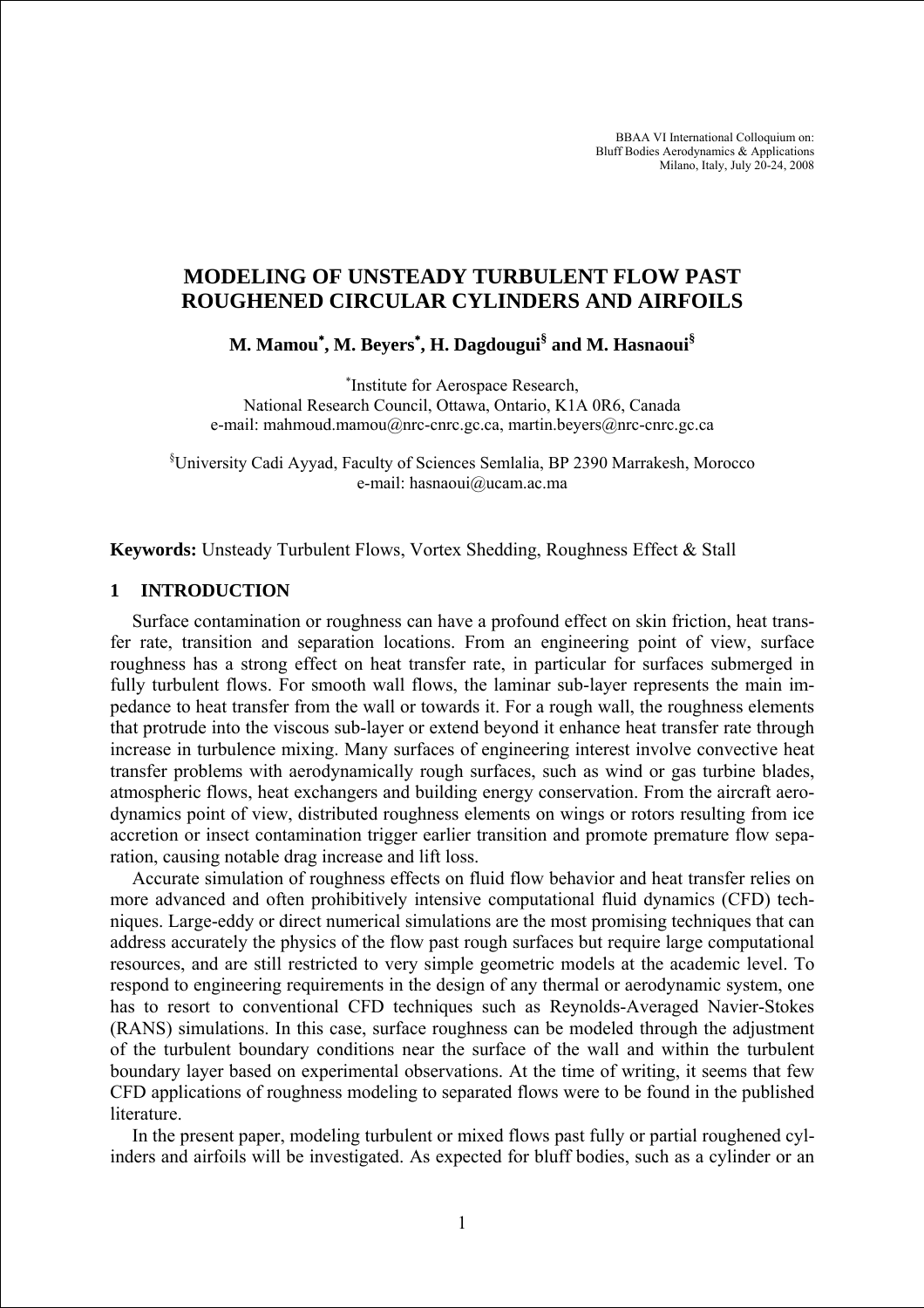airfoil with deployed flap, the flows are highly unsteady [1]-[3]. Therefore, modeling of both unsteady and steady flows will be carried out to assess the roughness effect on the transient flow behavior and on the model aerodynamic performance, including drag and lift forces. The Wilcox k-ω [4] and Menter k-ω-SST [5] turbulence models are considered. The extension and implementation of these turbulence models focus on the challenging requirement for accurately predicting both boundary layer and free shear layer flows. Taking advantage of the available large body of airfoil data [1], the code is validated for the steady case. The empirical basis is then extended to include roughened circular cylinder unsteady flows [2]-[3]. Comparisons with experimental airfoil data will be performed and some results will be presented in terms of force, pressure coefficient and flow patterns.

### **2 RESULTS AND DISCUSSION**

Some two-dimensional (2-D) numerical flow solutions are presented in this paper in terms of flow patterns and aerodynamic forces. Two flow configurations were considered. The first consists of the NACA  $65<sub>1</sub>$ -212 airfoil with/without deployed flap and with a roughness applied to 8% chord length starting from the leading edge. The free stream flow conditions were given by a Mach number of  $M_{\infty}$ =0.14, a Reynolds number of Re=6×10<sup>6</sup> and relative equivalent sand roughness height of kr=ks/c=45.8×10<sup>-5</sup>. The second flow configuration concerns low Mach number flows past a fully-rough circular cylinder. The free stream Mach number was  $M_{\infty}$ =0.074, the Reynolds number was Re=10<sup>6</sup> and the equivalent sand roughness height was kr =450×10<sup>-5</sup>. The Wilcox k-ω [4] and modified Menter k-ω-SST [5] turbulence models were considered, and the modified FLOWer code [6] was used in the flow simulations. Under the present work, the FLOWer code was further developed by implementing a true roughness modeling using the two turbulence models. The roughness parameter ks/c appears explicitly in these formulations.

The viscous grid distributions around both the airfoil and the cylinder are displayed in Figures 1a and 3a, respectively. A multi-block structured grid topology is considered. There are about 350 points around the airfoil and 200 points around the cylinder. In the normal direction, 160 grid points were used from the wall to the far-field, which was 50 times the chord/diameter away from the model. A central differencing scheme (JST) for the Navier-Stokes equations was used, and a first-order ROE upwind scheme was considered for the turbulence equations. As described in Ref. [6], the steady-state solutions were obtained using the explicit Runge-Kutta scheme for Navier-Stokes equations and the DDADI-scheme for turbulence equations. The grid generation near the wall was performed to allow a  $y^+$  of about 1 or less at the first grid point from the wall. For the airfoil,  $y^+$  was increased to 1.4 near the suction peak at the maximum lift coefficient. For the unsteady flow solutions, a fully-implicit dual time-stepping scheme was used (see ref. [6]). The dimensionless time step was chosen to be 0.01-0.05, with inner iterations varying from 10 to 80 according to the convergence tolerance within each time step.

Figure 1b displays the Mach number distribution around the airfoil at an angle of attack of 11 degrees. As the leading edge region of the airfoil was rough, trailing edge stall occurred at lower angle of attack, reducing the maximum lift coefficient. Figure 2 exemplifies the airfoil lift coefficient variation with angle of attack. At first glance, good agreement is observed between the simulations and the experimental data [1]. As expected, the maximum angle of attack corresponding to maximum lift was reduced drastically owing to the roughness effect. Also, the maximum lift was reduced as well. By comparing the prediction using the two turbulence models, it appears that the Menter turbulence model predictions are slightly below the Wilcox ones. However, the results from both models agree well with the experimental data. It should be noted that exact agreement is not expected as 3-D flow effects are present. For the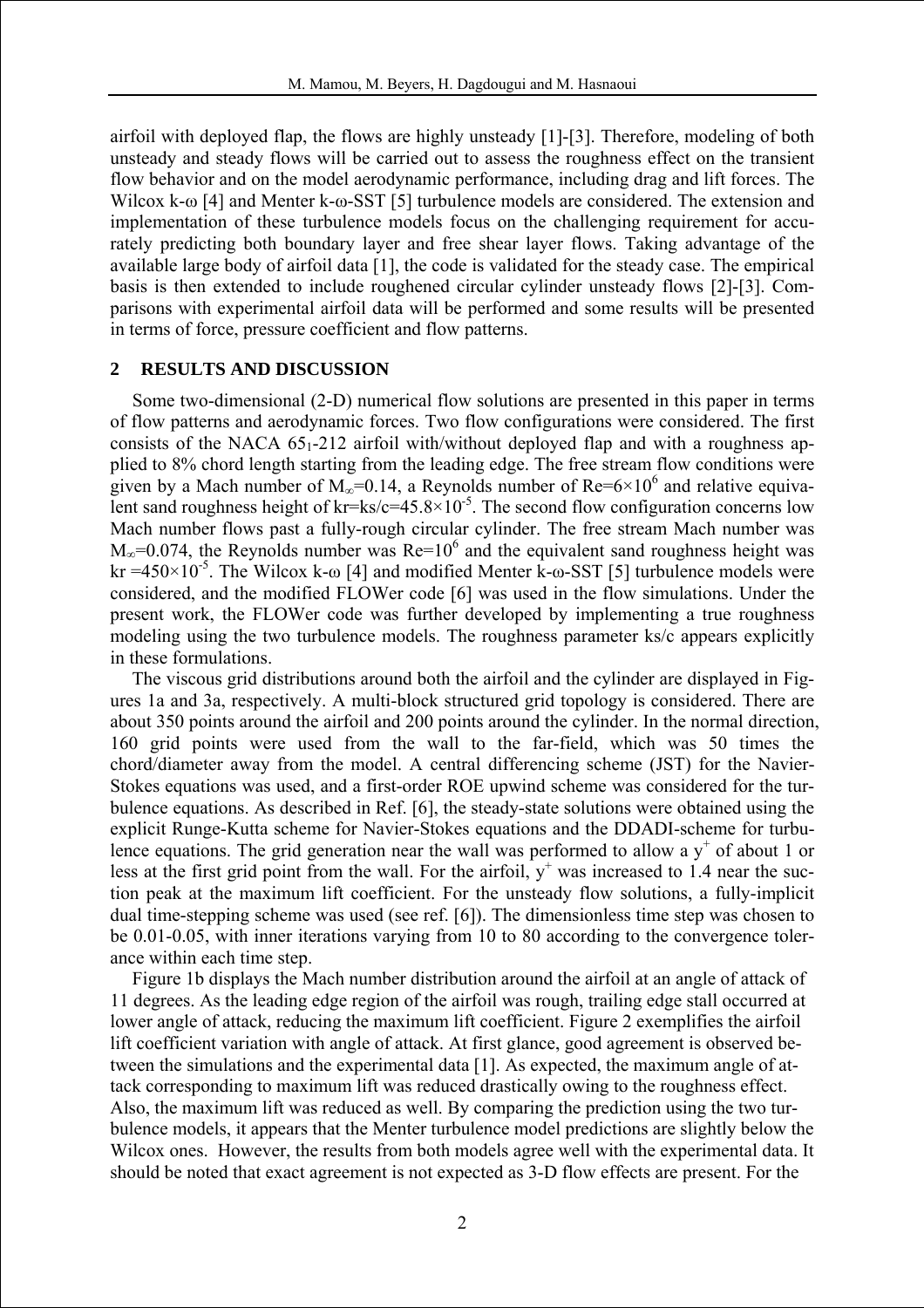smooth, finite l/D cylinder, the 3-D effects that exist in the transitional range [7] may still be present at  $Re=10^6$ .

 For the cylinder flow configuration, some flow patterns in terms of the Mach number distribution are displayed in Figure 3b. Vortex shedding was observed and the predicted drag coefficient,  $C_D$ =1.05, and the Strouhal number, St=0.2, were found to agree well with the experimental data reported in Refs [2] and [3]. For the rough cylinder, the flow is supercritical, resulting in regular bi-stable behavior, and explaining the degree of agreement with the time averaged experimental value of the drag.

More details about the flow simulations and results will be discussed in the full paper and a detailed comparison will be performed with the available experimental data. Grid and time step size sensitivities will be discussed. As there are few studies dealing with roughness modeling for flows past airfoils and cylinders, the implications of 3-D effect with roughness modeling will be considered.



Figure 1: a) Grid distribution around the  $NACA65<sub>1</sub>$ -212 airfoil and b) Mach number distribution around the NACA65<sub>1</sub>-212 with 8% chord roughness near the leading edge. The Reynolds numbers is  $6\times10^6$ , the angle of attack is 11 degrees, and the sand roughness height is  $kr = ks/c = 45.8 \times 10^{-5}$ .



Figure 2: Lift coefficient versus the angle of attack for the NACA65<sub>1</sub>-212 airfoil with clean and rough configurations. The Reynolds numbers is  $6\times10^6$ , the angle of attack is 11 degrees, and the sand roughness height is  $kr = ks/c = 45.8 \times 10^{-5}$ .